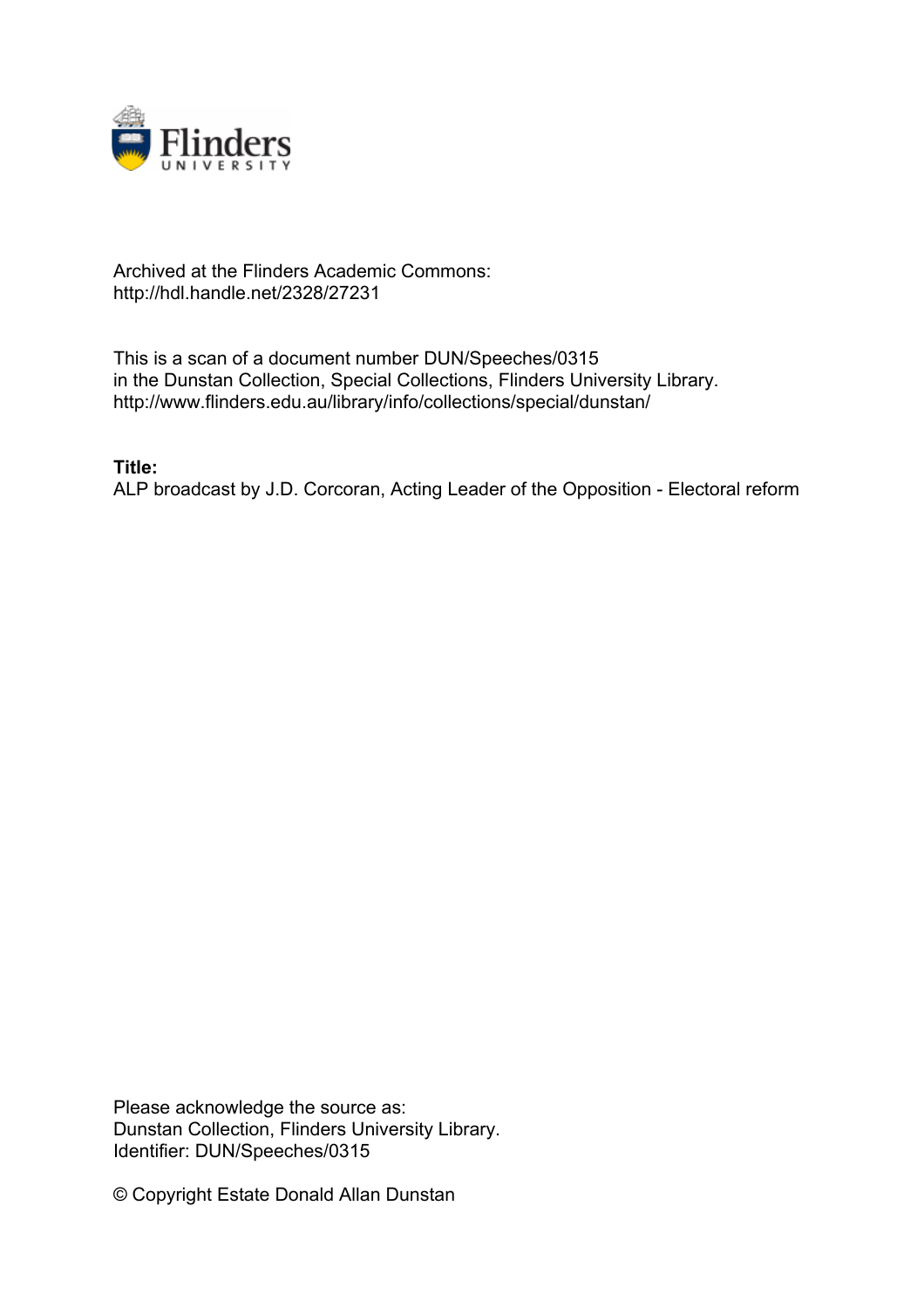**A.L.P. BHOADCASH BY MH. J.D. CORCORAN, M.P., ACTING LEADER OF THE OPPOSITION, 5-K.A., 6,55 P.M., 30TH APRIL, 1969.** 

**s\*** 

**3 / 5** 

**GOOD EVEHING** *t* 

YOU WILL ALL RECALL THAT PRIOR TO THE LAST GENERAL **STATE ELECTION IN MARCH, 1968, THE LABOR PARTY ADVANCED A**  POLICY ON ELECTORAL REFORM WHICH PROVIDED FOR A 56-MEMBER **HOUSE OF ASSEMBLY BASED ON ONE VOTE ONE VALUE. THE L.C.L. GOVERNMENT, AT THE SAME TIME, ADVOCATED SO-CALLED ELECTORAL REFORM BASED ON A 45-SEAT HOUSE OF ASSEMBLY. IN SPITE OF THE**  FACT THAT THE LABOR PARTY GAINED A 52% VOTE OVERALL. IT STILL **DID NOT HAVE SUFFICIENT REPRESENTATION IN THE PARLIAMENT TO**  PUT ITS POLICY INTO EFFECT. SUBSEQUENTLY AT THE BY-ELECTION **FOR THE SEAT OF MILLICENT, MR. HALL STATED THAT HE WOULD CONSIDER A VICTORY FOR HIS CANDIDATE AS A MANDATE TO INTRODUCE HIS**  ELECTORAL REFORM PROPOSAIS. THIS, OF COURSE, WAS PLACING THE **RESPONSIBILITY ON APPROXIMATELY 8,000 PEOPLE TO MAKE A DECISION THAT SHOULD HAVE BEEN ON A STATE-WIDE BASIS. FORTUNATELY FOR THE PEOPLE OF SOUTH AUSTRALIA, MR. HALL WAS DENIED HIS VICTORY IN MILLICENT AND CONSEQUENTLY COULD NOT PROCEED OTTH HIS PROPOSALS. THIS WAS SO BECAUSE IN ORDER TO ALTER THE CONSTITUTION, IT WAS NECESSARY TO HAVE UHAT IS KNOWN AS A CONSTITUTIONAL MAJORITY, THAT IS TO SAY MORE THAN HALF THE TOTAL MEMBERS OF THE HOUSE MUST FAVOUR IT, BUT BECAUSE OF THE STATE OF THE HOUSE THIS WAS NOT POSSIBLE WITHOUT THE SUPPORT OF THE**  LABOR PARTY. THEREFORE, HE WAS FORCED TO COMPROMISE AND THE **BILL THAT WAS INTRODUCED DURING THE LAST SESSION 0F PARLIAMENT PROVIDED FOR A 47-SEAT HOUSE WITH A RATIO OF** *TW* **TO ONE BETWEEN METROPOLITAN AND COUNTRY AREAS.** 

**WHILST THIS DID NOT MEET THE FULL REQUIREMENTS OF LABOR POLICY, IT WAS CONSIDERED TO BE A STEP IN THE RIGHT DIRECTION IN THAT IT LESSENS THE EFFECT OF THE PRESENT GERRY-MANDER WHICH PROVIDES 26 COUNTRY SEATS AND ONLY 13 METROPOLITAN SEATS AND iHHERE SOME MEMBERS IN COUNTRY AREAS REPRESENT AS FEW AS 5,000 ELECTORS, AND SOUS MEMBERS IN THE METROPOLITAN AREA**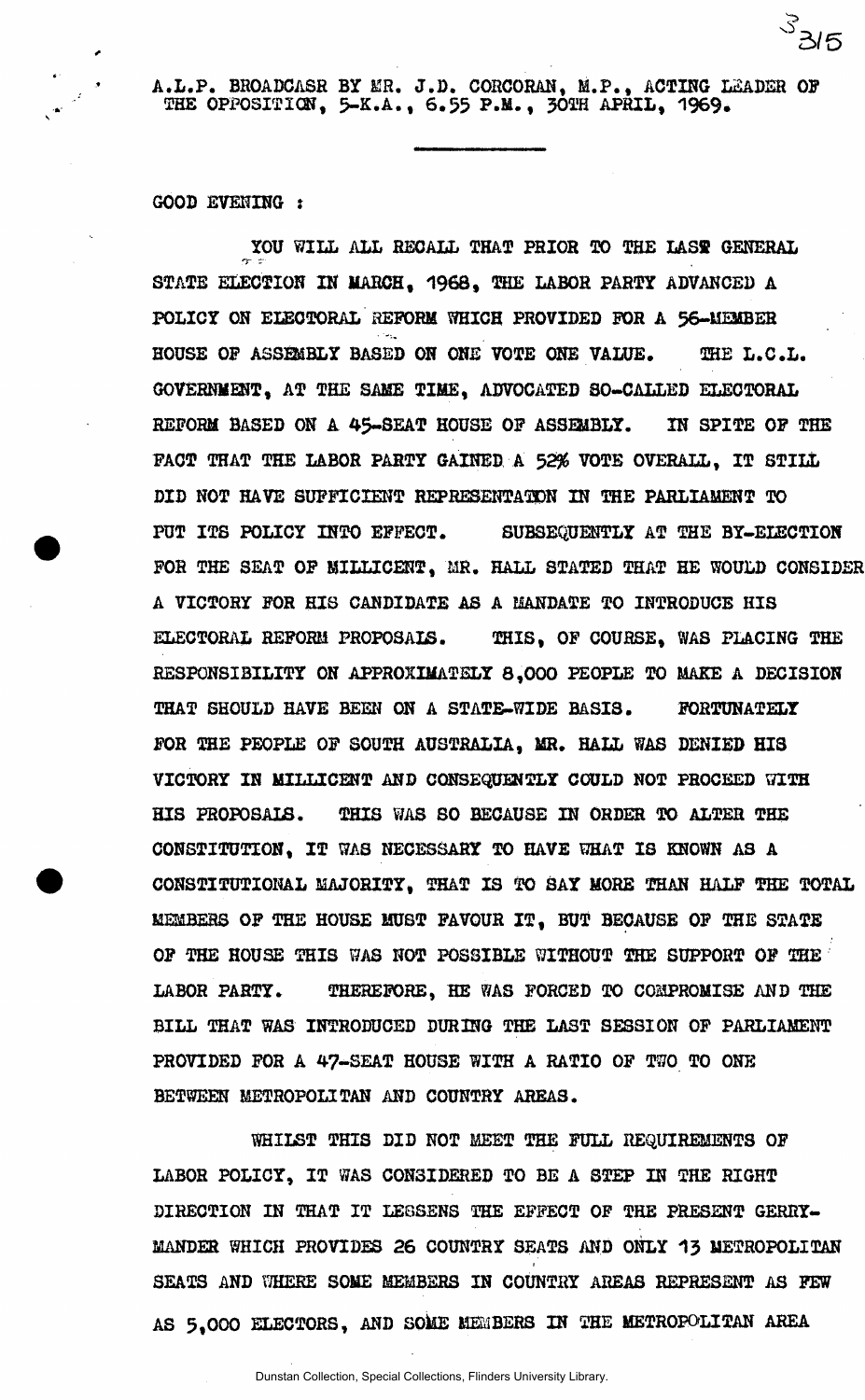## **REPRESENT IN EXCESS OF 45,000 ELECTORS.**

THE ELECTORAL COMMISSION WHICH HAS BEEN SET UP UNDER **THE ACT AND WHICH COMPRISES OF MR. JUSTICE BRIGHT, THE STATE ELECTORAL OFFICER (MR. DOUGLASS), AND THE SURVEYOR-GENERAL (MR. BAILEY), IS CURRENTLY MEETING AND IS TAKING EVIDENCE FROM INTERESTED PARTIES IN ORDER TO ESTABLISH A BOUNDARY FOR THE METROPOLITAN AREA. WHEN THEIR FINDINGS ARE COMPLETE ON THIS MATTER, THEY WILL REPORT THEM TO THE GOVERNOR AND THEN THEY WILL BE IN A POSITION TO RECEIVE EVIDENCE ON ELECTORAL DISTRICT BOUNDARIES. IT IS EXPECTED THAT THE FINAL REPORT**  SHOULD BE AVAILABLE TOWARDS THE END OF THIS YEAR. THE **GOVERNMENT WILL THEN BE REQUIRED TO DRAW UP A BILL FOR PRESENTA-TION TO THE HOUSE CONTAINING THE COMMISSION'S PROPOSALS. PARLIAMENT, OF COURSE, WILL STILL BE COMPETENT TO ALTER THESE RECOMMENDATIONS IF IT SO DESIRES.** 

**MR. HALL HAS STATED THAT HE IS THE FIRST PREMIER OF THIS STATE TO HAVE ACHIEVED SIGNIFICANT ELECTORAL REFORM. HOWEVER, I AM SURE THAT THE PEOPLE OF SOUTH AUSTRALIA WILL REALIZE THAT EVEN SO FAR AS HE HAS GONE IS ONLY AS A RESULT OF THIS BEING FORCED UPON HIM BY PRESSURE FROM THE LABOR PARTY OPPOSITION. HE OVERLOOKS, OF COURSE, THE IMPORTANCE OF THE LEGISLATIVE COUNCIL IN THE MATTER OF ELECTORAL REFORM. I AM SURE THAT IT IS QUITE CLEAR TO THE PEOPLE OF THIS STATE THAT NO MATTER HOW MUCH REFORM IS CARRIED OUT IN THE HOUSE OF ASSEMBLY, THIS CANNOT BE COMPLETELY EFFECTIVE UNTIL THE LEGISLATIVE COUNCIL IS ALSO REFORMED BECAUSE OF THE POWERS THAT IT HOLDS, IN THAT IT CAN REJECT OUTRIGHT ANY MEASURE PLACED BEFORE IT BY THE PROPERLY ELECTED HOUSE. VOTING FOR THE LEGISLATIVE COUNCIL**  IS STILL BASED ON A RESTRICTED FRANCHISE, INVOLVING PROPERTY QUALIFICATION AND IN SPITE OF THE FACT THAT THE LEADER OF THE STATE OPPOSITION, DON DUNGTAN, MOWED DURING THE LAST SESSION OF **PARLIAMENT THAT THE FRANCHISE OF THE LEGISLATIVE COUNCIL BE PLACE] ON THE SAME BASIS AS THE HOUSE OF ASSEMBLY.**